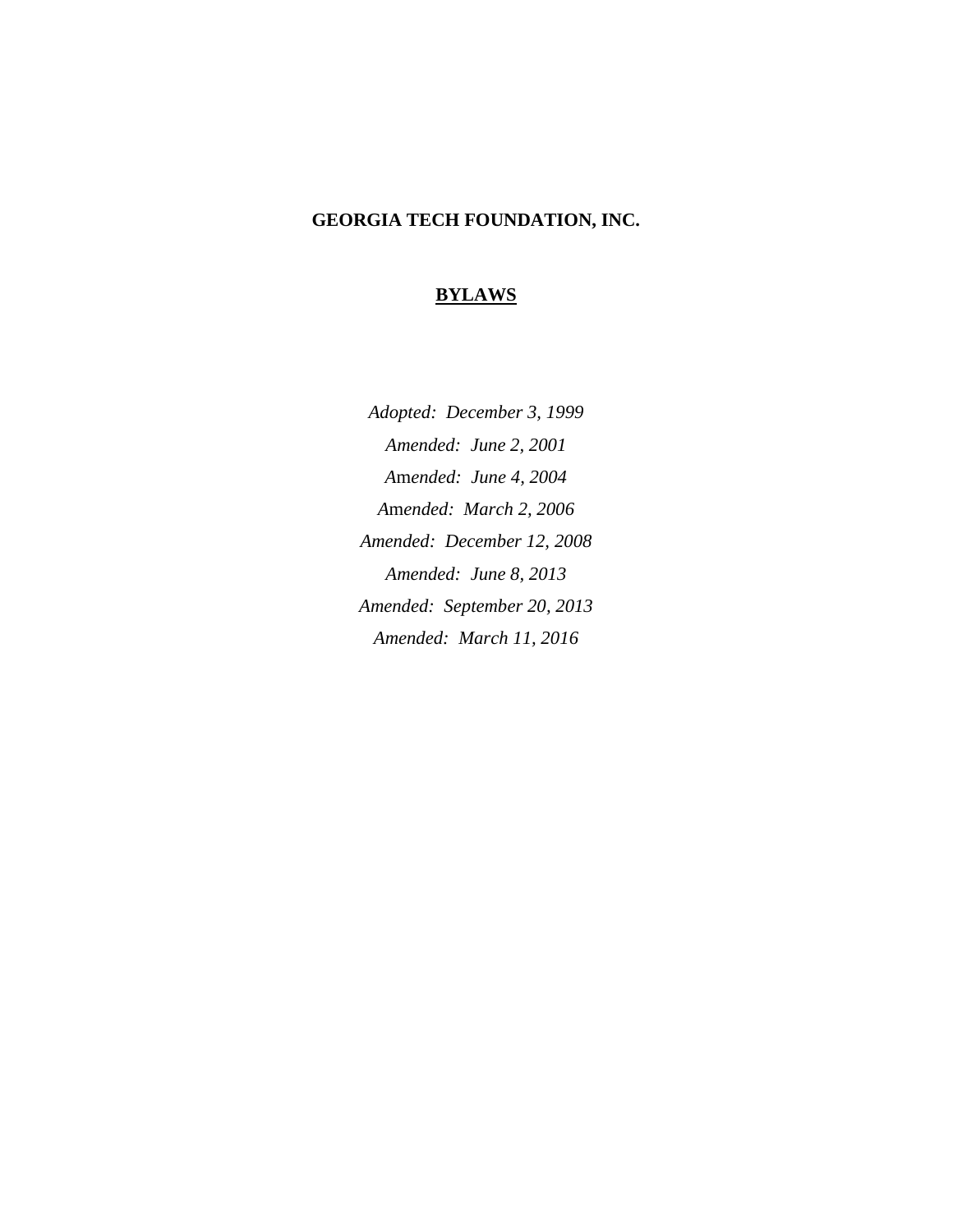# **ARTICLE I**

## **PURPOSE**

The purpose of Georgia Tech Foundation, Inc. ("Foundation") shall be to promote in various ways the cause of higher education in the State of Georgia; to raise and receive funds for the support and enhancement of the Georgia Institute of Technology ("GIT"); and to aid GIT in its development as a leading educational institution.

# **ARTICLE II**

# **BOARD OF TRUSTEES**

**Section 1. Authority**. The entire management and control of the Foundation shall be vested in a board to be known as the Board of Trustees ("Board"), whose members shall be Elected Trustees, Board Officers, Ex-officio voting Trustees, Ex-officio non-voting Trustees and Trustees Emeriti, as each such term is hereinafter defined ("Trustees").

**Section 2. Number.** The Board shall consist of no fewer than fifteen (15) nor more than fortyfive (45) elected trustees ("Elected Trustees"), such number to be fixed from time to time by the Board, four (4) Board Officers, initially five (5) ex-officio voting trustees ("Ex-officio voting Trustees"), and initially four (4) ex-officio non-voting trustees ("Ex-officio non-voting Trustees"). A reduction in the number of Elected Trustees shall not have the effect of shortening the term of office of any Trustee. The Ex-officio voting Trustees shall be the President of GIT; the Chairman of the Georgia Tech Advisory Board; and the Chair, Past Chair and Chair-Elect of the Georgia Tech Alumni Association, Inc. The Ex-officio non-voting trustees shall be the Chief Academic Officer of GIT; the Chief Administration and Finance Officer of GIT; the Chief Development Officer of GIT; and the Chief Research Officer of GIT. Board Officers, Elected and Ex-officio voting Trustees ("Voting Trustees") shall be voting members of the Board and any Committees (as hereinafter defined) to which they are elected or of which they are serving as ex-officio members and, unless otherwise provided for in the Articles of Incorporation or these Bylaws, shall have all the same rights, powers and duties. Ex-officio non-voting trustees shall be non-voting members of the Board and any Committees (as hereinafter defined) to which they are serving as ex-officio members. Additionally, the Board may from time to time at its sole discretion appoint additional ex-officio voting or ex-officio non-voting trustees.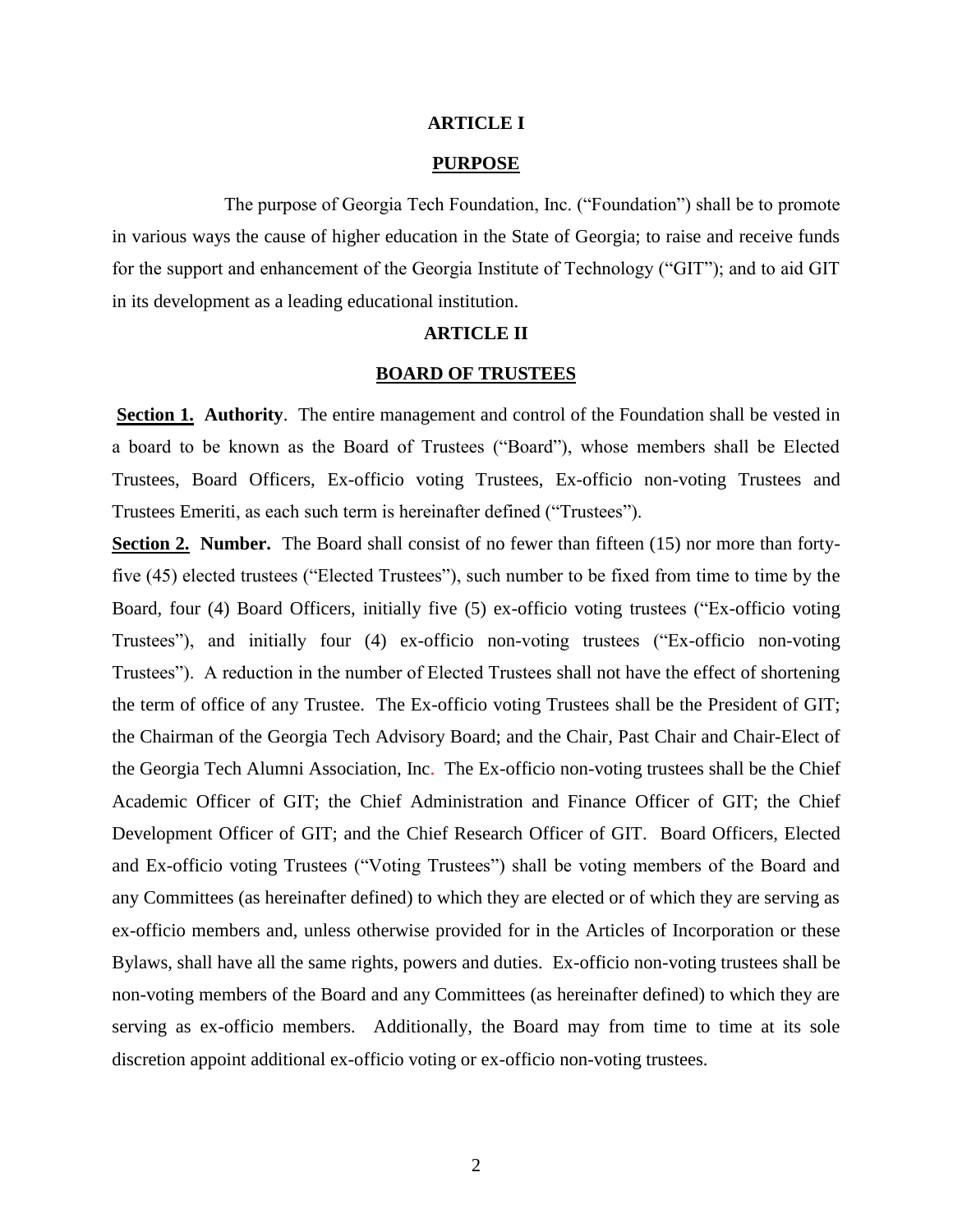**Section 3. Election, Terms and Succession.** An Elected Trustee may be elected by the Board at any regular or special meeting. However, unless otherwise determined by the Board, elections to fill vacancies occurring on June 30 shall be held at the last regular meeting prior to the annual meeting. The term of each Elected Trustee shall begin effective as of July 1 and shall be four (4) years unless a shorter term is fixed at the time of his or her election. On the election or reelection of any such Elected Trustee, the Board shall fix his or her term, provided that the term so fixed shall expire on June 30 of some year, shall not exceed four (4) years, and shall be so fixed that as nearly as possible the terms of one-fourth (1/4) of all of the Elected Trustees shall expire on June 30 of each year. The term of an Elected Trustee, who is serving on the Audit Committee (as hereinafter defined) and whose term expires on June 30, will be extended until the Audit Committee presents its annual audit report to the Board. The term of an Elected Trustee, who is serving as a chair of a regular standing Committee of the Board (as hereinafter defined) and whose term expires on June 30, may be extended by the Board for one (1) additional year. Any Elected Trustee or Board Officer may vote on successor trustees, including voting for himself or herself, and on all other matters, including the question of increasing or reducing the number of Elected Trustees. However, any Voting Trustee who has tendered his or her resignation may not vote upon the election of an Elected Trustee or Board Officer. A person may not be elected to serve more than two (2) consecutive full terms as an Elected Trustee. A person who has served two (2) consecutive full terms as an Elected Trustee shall be eligible for re-election to the Board after one (1) year from the expiration of his or her former term and may serve for additional two (2) consecutive full terms. A person shall not be elected for a term which expires later than his or her seventy-second (72<sup>nd</sup>) birthday.

**Section 4. Trustee Qualifications.** Each Elected Trustee must be at least eighteen (18) years old at the time of his or her election and shall have been a regularly matriculated student of GIT. Each Voting Trustee must be willing to serve on at least one (1) regular standing, ad hoc or other committee of the Board ("Committee").

**Section 5. Resignation and Removal.** Any Trustee may resign by filing a written resignation with the Board or with the Secretary of the Foundation, and such person shall thereupon cease to be a Trustee effective as of the time stated therein, and acceptance shall not be necessary to make it effective. Any Elected Trustee may be removed, with or without cause, by the affirmative vote of three-fourths (3/4) of the Voting Trustees at any legally held special meeting of the Board.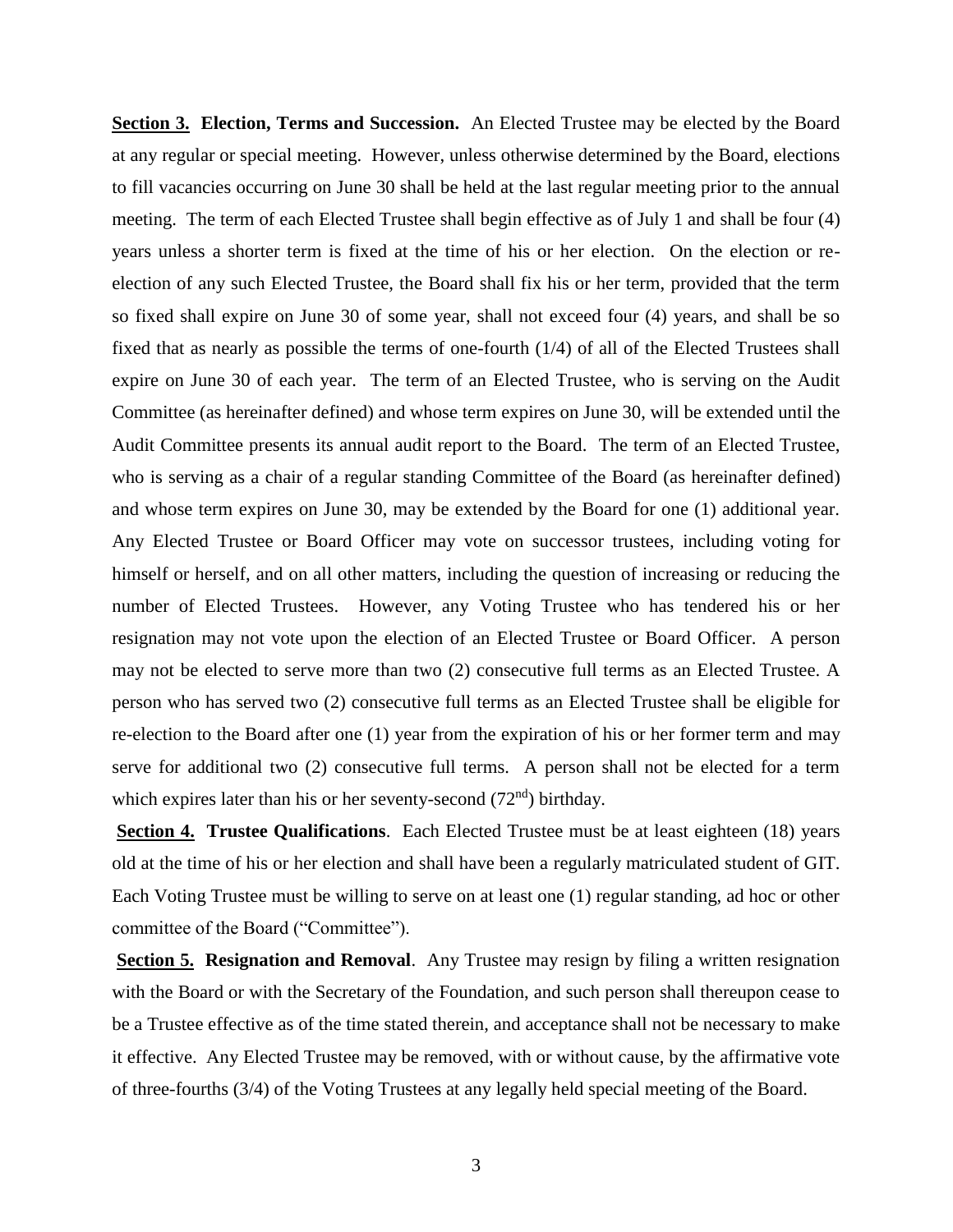**Section 6. Meetings**. An annual meeting of the Board shall be held each year on such date as is determined by the Board. In the absence of such a determination, the annual meeting shall be held no later than the last Friday in June. No fewer than three (3) additional regular meetings of the Board shall be held each fiscal year on such dates as are determined by the Board. At all regular meetings, Trustees and officers may be elected or appointed and such other business transacted as the Board deems proper. Special meetings of the Board may be held at any time or place upon three (3) days written notice to all Trustees, upon call of the Chair or any five (5) Elected Trustees. Meetings of the Board shall be held at such places within or outside of Fulton County, Georgia, as are determined by the Board; however, in the absence of such a determination for a particular meeting, such meeting shall be held within Fulton County, Georgia.

**Section 7. Notice**. The Secretary shall give written notice to all Trustees of all meetings, and in the case of special meetings shall state the object of the meeting; however, the failure to give notice of a regular meeting shall not invalidate actions taken at such meeting. Any Trustee may waive notice of any meeting. Any written notice provided for or required to be given by these Bylaws, the Articles of Incorporation, or by law, may be given via facsimile or electronic mail.

**Section 8. Quorum and Action of the Trustees.** At all regular and special meetings of the Board, a majority of the Voting Trustees shall constitute a quorum and, unless otherwise required by these Bylaws, the Articles of Incorporation, or by law, all matters shall be determined by a majority vote of the Voting Trustees present. At all meetings of Committees, a majority of the Voting Trustees who have been appointed or elected to the Committee shall constitute a quorum, and, unless otherwise required by these Bylaws, the Articles of Incorporation, or by law, all matters shall be determined by the majority vote of the Committee members present.

**Section 9.** Action by Consent. Any action required or permitted to be taken at any meeting of the Board or any Committee may be taken without a meeting if a majority, or such other percentage required by these Bylaws or the Articles of Incorporation to take specific actions, of the Voting Trustees or Committee members consent in writing. Such action must be evidenced by one or more written consents describing the action taken, signed by no fewer than the required number of Voting Trustees or Committee members, and delivered to the Chair or Committee chair, or his or her designee, for inclusion in the minutes or for filing with the corporate records reflecting the action taken. Action taken pursuant to this Section shall be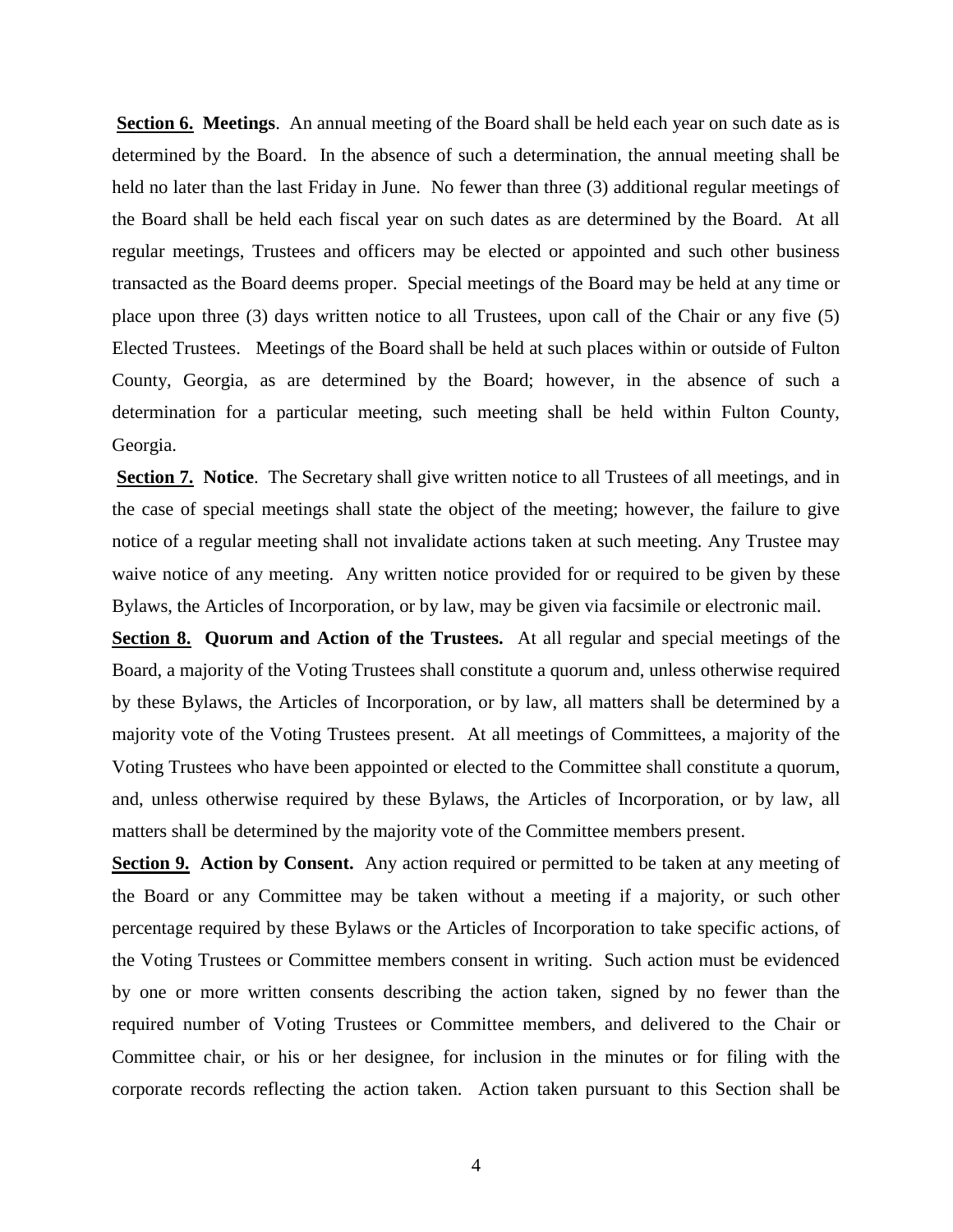effective when the last required signature is obtained, unless the consent specifies a different effective date. A consent signed pursuant to this Section shall have the effect of a meeting and may be described as such in any document.

**Section 10. Termination of Membership Due to Absence**. To ensure regular attendance at meetings of the Board, the term of office of any Voting Trustee who, on account of other pressing business, continuing illness, or any other cause, is absent for all regular meetings of the Board held during any consecutive twelve (12) month period shall, ipso facto, immediately terminate, and, in the case of an Elected Trustee, the Board may elect a successor to fill the unexpired term of such former Elected Trustee.

**Section 11. Compensation.** No Trustee either in such capacity or in any other capacity shall be paid any salary or any other remuneration for his or her services, but he or she may be reimbursed for any expense to which he or she has been put while about the business of the Foundation. Such expense shall be approved by the President, except in the case such expense is incurred outside of the ordinary course of business of the Foundation. In such case, the expense shall be approved by resolution of the Board.

**Section 12. Annual Reports**. Annual reports for the previous year shall be made by the officers, and may be made by the Committee chairs, no later than the first meeting of the fiscal year. The chair of the Audit Committee shall make the annual report of that Committee at the first meeting of the Board after the annual audit is completed.

**Section 13. Trustees Emeriti.** In addition to the Voting Trustees and the Ex-officio non-voting Trustees provided for hereinabove, the Board may from time to time designate and appoint any number of Trustees Emeriti who shall have no vote on the committees or Board and whose presence at the meetings of the committees and the Board shall not be counted to reach a quorum. Trustees Emeriti may not make motions during meetings of the committees and the Board. The purpose and function of such Trustees Emeriti shall be to act as advisors to the Board, and as advisors to any Committee to which they are appointed. A person may not be appointed a Trustee Emeritus unless he or she is at least sixty-five (65) years of age at the time of such appointment and shall have been a regularly matriculated student of GIT and have formerly served as a Voting Trustee of the Foundation.

**Section 14. Standard of Conduct for Trustees and Officers.** Each Trustee and officer shall discharge his or her duties as such, including his or her duties as a Committee member, in a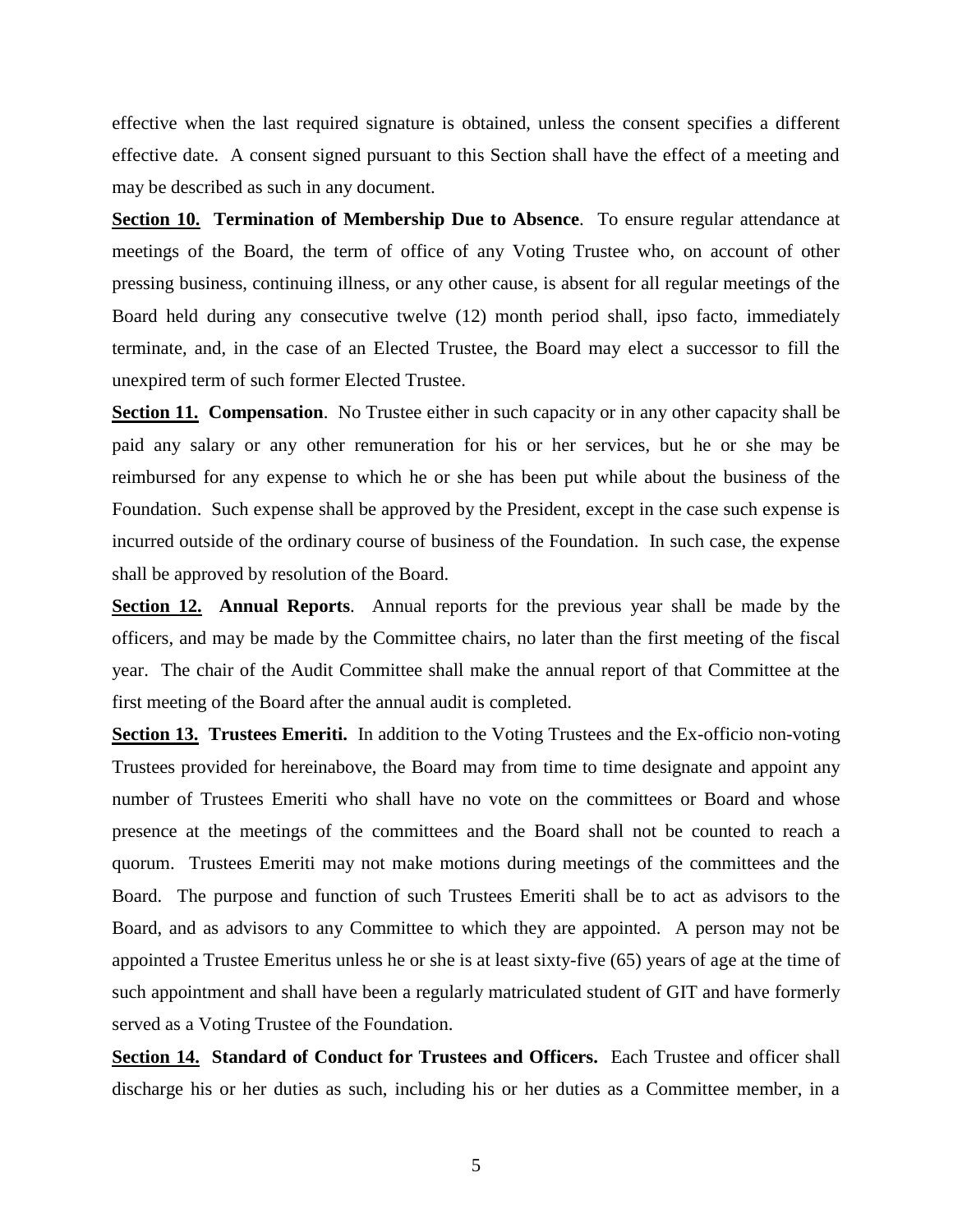manner he or she believes in good faith to be in the best interests of the Foundation and with the care an ordinarily prudent person in a like position would exercise under similar circumstances.

**Section 15. Robert's Rules of Order.** The rules contained in *Robert's Rules of Order*, as from time to time revised, shall govern the conduct of meetings of the Board and Committees in all cases to which they are applicable and in which they are not inconsistent with these Bylaws, the Articles of Incorporation and any special rules of order the Foundation may from time to time adopt.

# **ARTICLE III**

#### **OFFICERS**

**Section 1. Board Officers**. The Foundation shall have a Chair, Vice Chair-Chair Elect, Treasurer, and Past Chair ("Board Officers"). The Voting Trustees shall elect the Chair, Vice Chair-Chair Elect and Treasurer from among current or previous Elected Trustees at any regular or special meeting. The Chair, Vice Chair-Chair Elect and Treasurer shall serve for a two (2) year period beginning July 1 and ending June 30 or until their successors are elected and qualify. The Past Chair shall serve for a two (2) year period immediately following his or her term as Chair and ending when his or her successor qualifies. The Board Officer's term as an elected trustee shall terminate upon the commencement of his or her term as a Board Officer. A Board Officer may not serve in the same office for more than one (1) two-year term.

**Section 2. Corporate Officers**. The Foundation shall have a President and a Secretary, and may have one (1) or more Vice Presidents, one (1) or more Assistant Secretaries, one (1) or more Assistant Treasurers and such other officers as the Board may from time to time determine ("Corporate Officers"). One person may hold two or more offices except that neither the President nor a Vice President shall also hold the office or discharge the duties of Secretary, Assistant Secretary or Assistant Treasurer. Corporate Officers shall be appointed by the Board at any regular or special meeting and may not be Trustees. On the appointment or re-appointment of any Corporate Officer, the Board shall fix the term of office of such Corporate Officer. Such appointment shall not affect the Board's right to terminate the employment of such Corporate Officer. Upon the termination of employment of any Corporate Officer, such person shall be deemed to have resigned as an officer of the Foundation.

**Section 3. Resignation and Removal.** Any Board or Corporate Officer may be removed at any time at any legally held special meeting of the Board. Vacancies caused by resignation, removal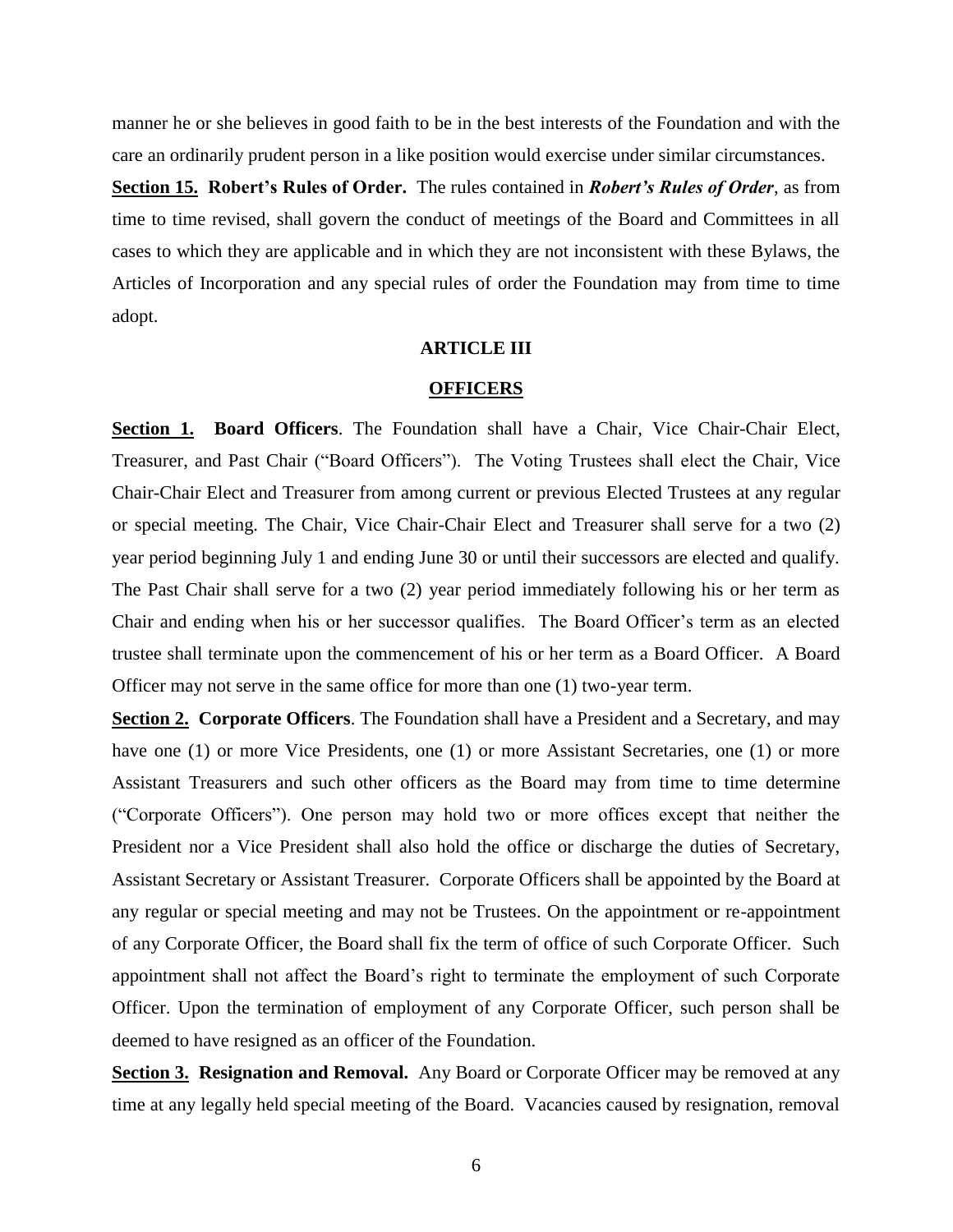or death of a Board or Corporate Officer may be filled by a majority vote of the Board at any regular or special meeting.

**Section 4. Chair.** The Voting Trustees shall elect the Chair from among current or previous Elected Trustees. The Chair shall preside at all meetings of the Board and of the Executive Committee. The Chair shall be an ex-officio voting member of all Committees except the Audit Committee. He or she shall be the chair of the Executive Committee. The Chair shall perform such other duties and exercise such other powers and authority as may be required of him or her by these Bylaws or assigned to him or her from time to time by the Board.

**Section 5. Vice Chair-Chair Elect.** The Voting Trustees shall elect the Vice Chair-Chair Elect from among current or previous Elected Trustees. The Vice Chair-Chair Elect shall discharge the duties of the Chair in the absence or inability of the Chair. The Vice Chair-Chair Elect shall be an ex-officio voting member of all Committees except the Audit Committee. He or she shall be the chair of the Governance Committee. Subject to the approval by the Board, the Vice Chair-Chair Elect shall become Chair after the expiration of the term of the current Chair. He or she shall perform such other duties and exercise such other powers and authority as may be required of him or her by these Bylaws or assigned to him or her from time to time by the Board or directed by the Chair.

**Section 6. Treasurer.** The Voting Trustees shall elect the Treasurer from among current or previous Elected Trustees. The Treasurer shall have general supervision over the finances of the Foundation. The Treasurer shall be responsible for the receipt and deposit of all monies of the Foundation in its name and to its credit in such depositories as may be designated by the Board and shall be charged with safekeeping all securities and other valuable documents and properties of the Foundation. The Treasurer shall keep or cause to be kept in books belonging to the Foundation, accurate records showing all transactions of the Foundation, its assets, liabilities, financial condition, expenses and income, and shall see that all expenditures are duly authorized and evidenced by proper receipts and vouchers. The Treasurer shall prepare a full report of the financial condition of the Foundation, including a statement of income and expenses for annual and other regular meetings of the Board, and shall make such other reports and statements as may be required of him or her by the Board or legal authority. The Treasurer shall be an ex-officio voting member of the Investments and Finance Committees. The Treasurer may also serve as Chair of the Finance Committee. The Treasurer shall perform such other duties and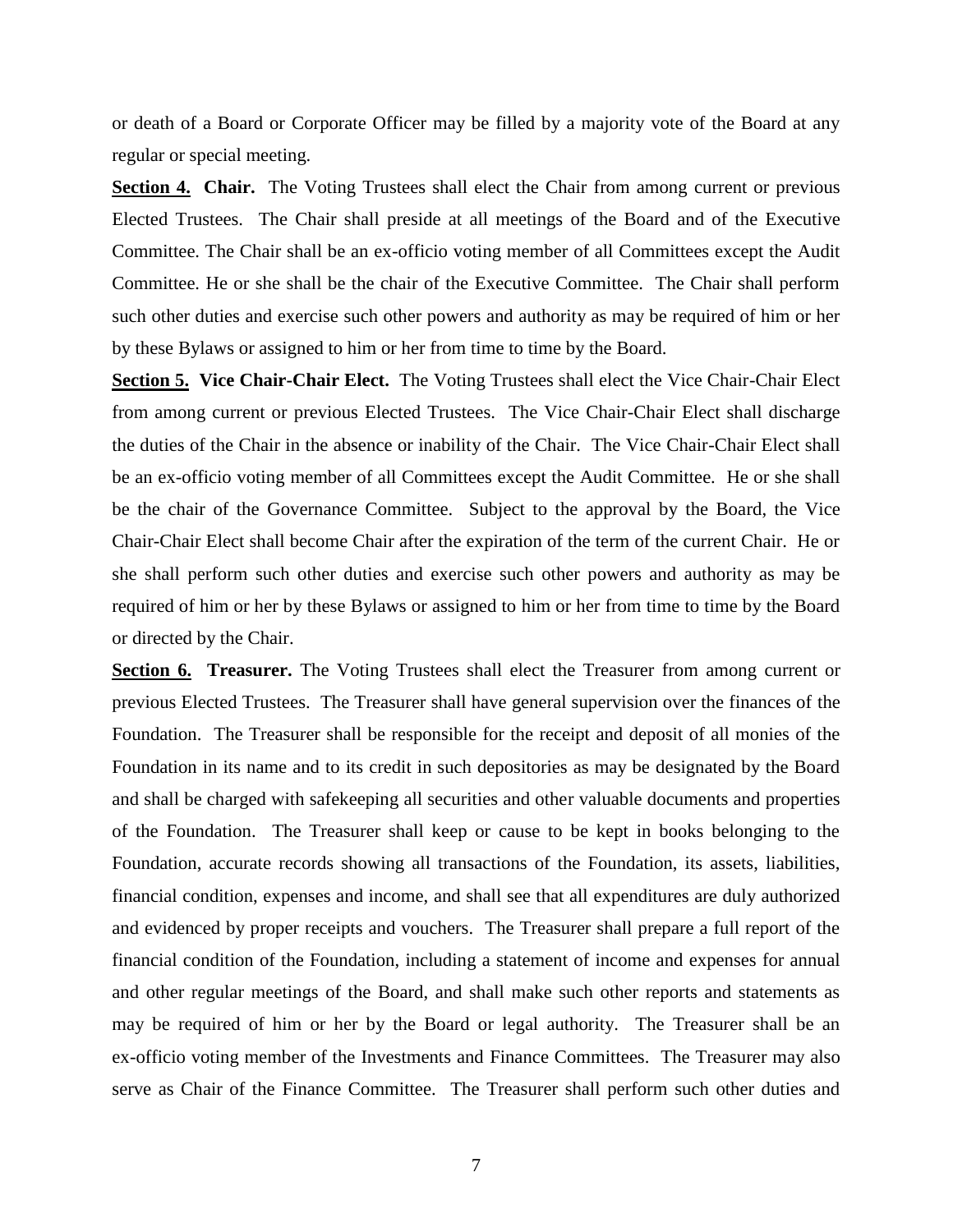exercise such other powers and authority as may be required of him or her by these Bylaws or assigned to him or her from time to time by the Board or directed by the Chair.

Section 7. Past Chair. The Past Chair shall serve on the Executive Committee and the Committee on Trustees or on other committees as assigned by the Chair. He or she shall perform such other duties and exercise such other powers and authority as may be required of him or her by these Bylaws or assigned to him or her from time to time by the Board or directed by the Chair.

**Section 8. President.** The President, who may also be referred to as the Chief Operating Officer, shall have and exercise general control and supervision over the affairs of the Foundation and over the agents and employees of the Foundation in the day-to-day operation of the Foundation and shall see that all orders and resolutions of the Board are carried into effect. The President shall perform such other duties and exercise such other powers and authority as may be required of him or her by these Bylaws or assigned to him or her from time to time by the Board or directed by the Chair.

**Section 9. Vice Presidents.** The Vice President, if appointed, shall discharge the duties of the President in the absence or inability of the President. If there is more than one (1) Vice President, the Vice Presidents shall act in the order directed by the Chair or President. Each Vice President shall perform such other duties and exercise such other powers and authority as may be required of him or her by these Bylaws or assigned to him or her from time to time by the Board or directed by the Chair or the President.

**Section 10.** Secretary. The Secretary shall give notice of all meetings of the Board, keep minutes of such meetings permanently in books provided especially for such purpose, and ensure that they are approved at subsequent meetings; shall notify all officers of their election; and shall have custody of the Foundation's Seal and corporate records. He or she shall perform such other duties and exercise such other powers and authority as may be required of him or her by these Bylaws or assigned to him or her from time to time by the Board or directed by the Chair or the President.

**Section 11. Assistant Secretaries.** The Assistant Secretary shall discharge the duties of the Secretary in the absence or inability of the Secretary. If there is more than one (1) Assistant Secretary, then the Assistant Secretaries shall act in the order directed by the President. Each Assistant Secretary shall perform such other duties and exercise such other powers and authority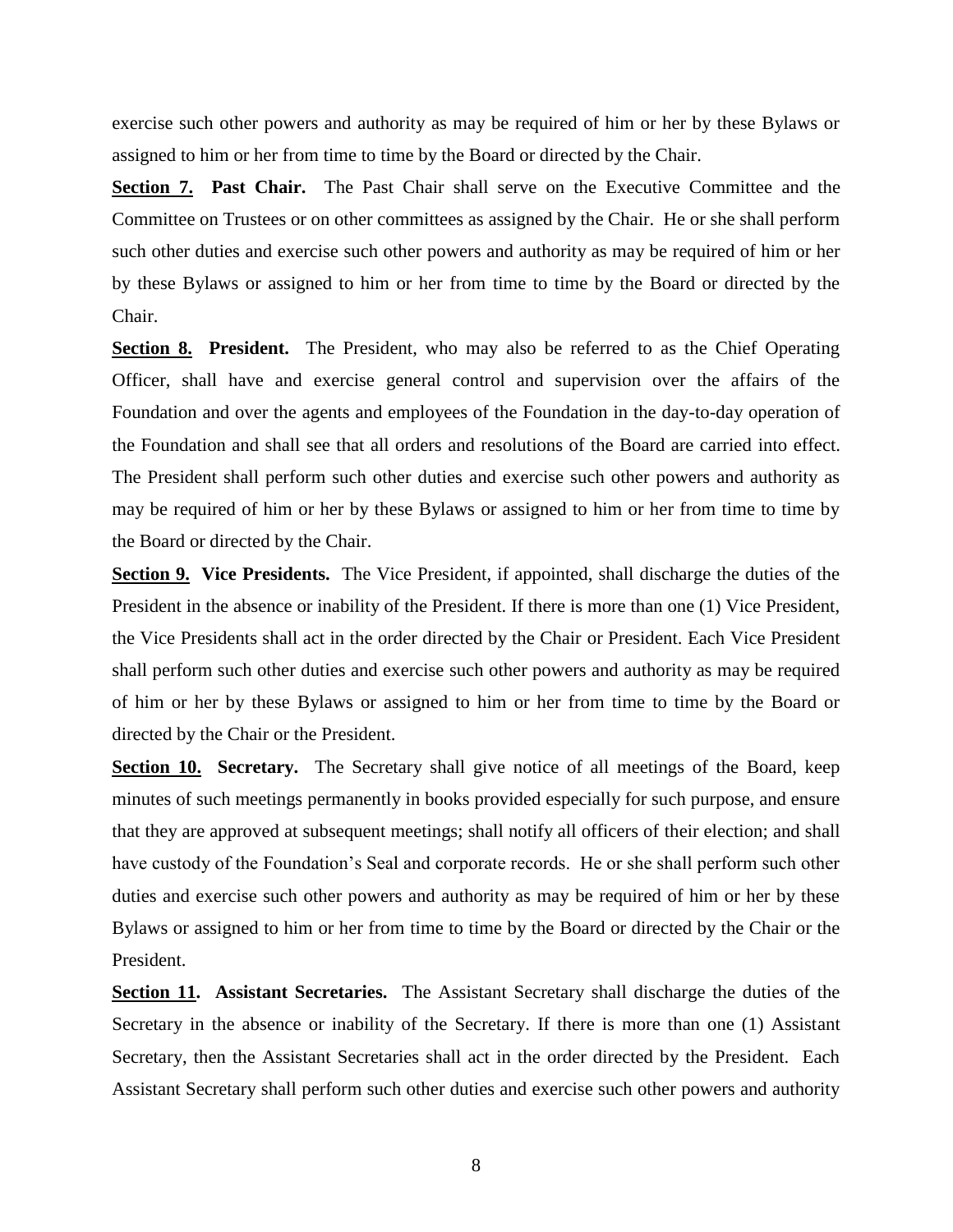as may be required of him or her by these Bylaws or assigned to him or her from time to time by the Board or directed by the Chair or the President.

**Section 12. Assistant Treasurers.** The Assistant Treasurer shall discharge the duties of the Treasurer in the absence or inability of the Treasurer. If there is more than one (1) Assistant Treasurer, then the Assistant Treasurers shall act in the order directed by the President. Each Assistant Treasurer shall perform such other duties and exercise such other powers and authority as may be required of him or her by these Bylaws or assigned to him or her from time to time by the Board or directed by the Chair, the Treasurer or the President.

## **ARTICLE IV**

# **COMMITTEES OF THE BOARD**

**Section 1. Regular Standing Committees of the Board.** The regular standing committees of the Board shall be an Executive Committee, Audit Committee, Committee on Trustees, Compensation Committee, Development Committee, Finance Committee, Governance Committee, Investments Committee, Real Estate Committee, Receipts and Disbursements Committee, and Stewardship Committee. In addition, subject to the approval of the Executive Committee, the Chair may establish such other regular standing committees of the Board as he or she deems necessary for the operation of the Foundation. Subject to confirmation by the current Executive Committee and the Board and, except as otherwise provided for by these Bylaws, the Chair for the ensuing fiscal year shall appoint all regular standing committees and their chairs no later than the annual meeting of the Board. Except as otherwise provided for hereinafter, each regular standing committee shall be composed of no fewer than five (5) Voting Trustees, or such other number as may from time to time be determined by the Chair. Each regular standing committee shall perform such duties and exercise such powers and authority as may be required of it by these Bylaws or assigned to it from time to time by the Board or directed by the Chair.

**Section 2. Committee Operating Procedures.** Each regular standing committee of the Board shall formulate and adopt, such adoption subject to the approval by the Board, operating procedures relating to its respective area of responsibilities that reflects such committee's mission statement, the scope of its powers, authority and responsibilities, and the policies and procedures by which such committee shall abide in exercising its powers and authority and performing its duties. Each committee's operating procedures and meeting minutes shall be available for review by and at the request of the Board. Each committee is charged with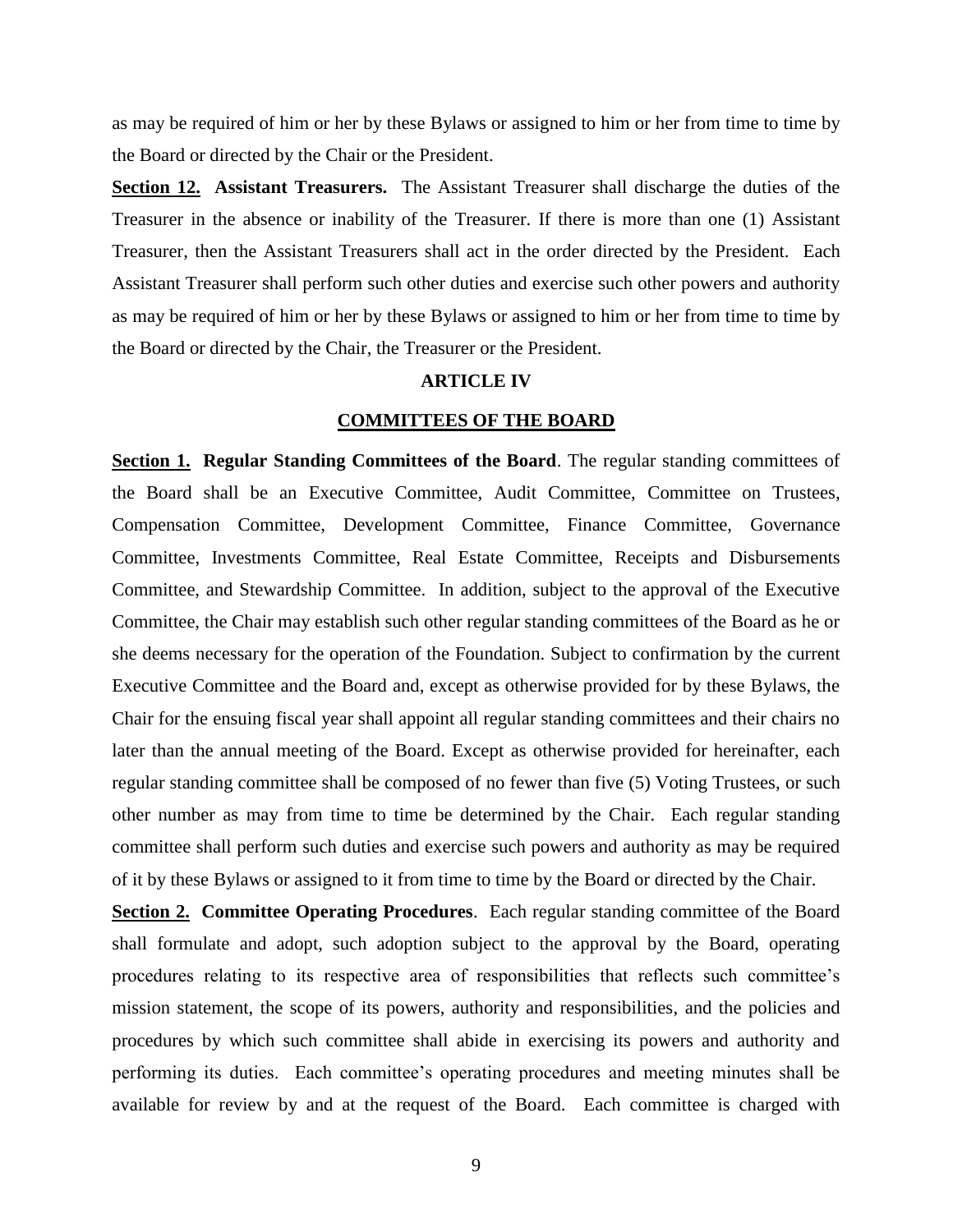annually reviewing its respective operating procedures and proposing changes, if any are deemed necessary after such review, to the Board for its approval. Any changes to such committee operating procedures shall not have any effect until approved by the Board.

**Section 3. Executive Committee**. An Executive Committee shall be formed each fiscal year from Voting Trustees, composed of each Board Officer, together with the chair of each Committee, the President, and the President of GIT. The Chair of the Foundation shall be the chair of the Executive Committee. The Executive Committee shall advise the Board on matters within its special competence and undertake special projects in furtherance of the purposes of the Foundation. Between meetings of the Board, the Executive Committee may exercise all the powers of the Board except that it shall not have the authority to elect, appoint or remove Trustees or officers; to amend the Bylaws or the Articles of Incorporation; or have the power to dissolve the Foundation or sell all or substantially all of its assets. All commitments made by the Executive Committee between Board meetings are subject to final approval by the Board. The Executive Committee shall report to the Board at the next regularly scheduled meeting all decisions made by it since its last report to the Board.

**Section 4. Audit Committee.** An Audit Committee shall be elected by and from the Voting Trustees at a regular meeting of the Board prior to the annual meeting, provided that the current chair of the Audit Committee shall be elected to serve as one of the members of the Audit Committee for the following year. The Audit Committee shall be composed of up to five (5) Voting Trustees, who shall elect their own chair and none of whom shall be an officer of the Foundation. The Audit Committee shall select a firm of Certified Public Accountants ("Auditor") to be used for the annual audit; shall handle all negotiations and details concerning the audit with the Auditor; shall meet with the Auditor prior to commencement of, and during the audit process to discuss issues of concern to the Audit Committee; and shall examine and inquire into the audit report furnished by such Auditor and make an annual report of same to the Board. The Audit Committee shall undertake such additional tasks assigned to it by the Executive Committee and shall recommend to the Executive Committee for its approval such inquiries as the Audit Committee deems are appropriate.

**Section 5. Committee on Trustees.** The Committee on Trustees shall be composed of the most recent Past Chair, the current Chair, the Vice Chair-Chair Elect and the Treasurer. The President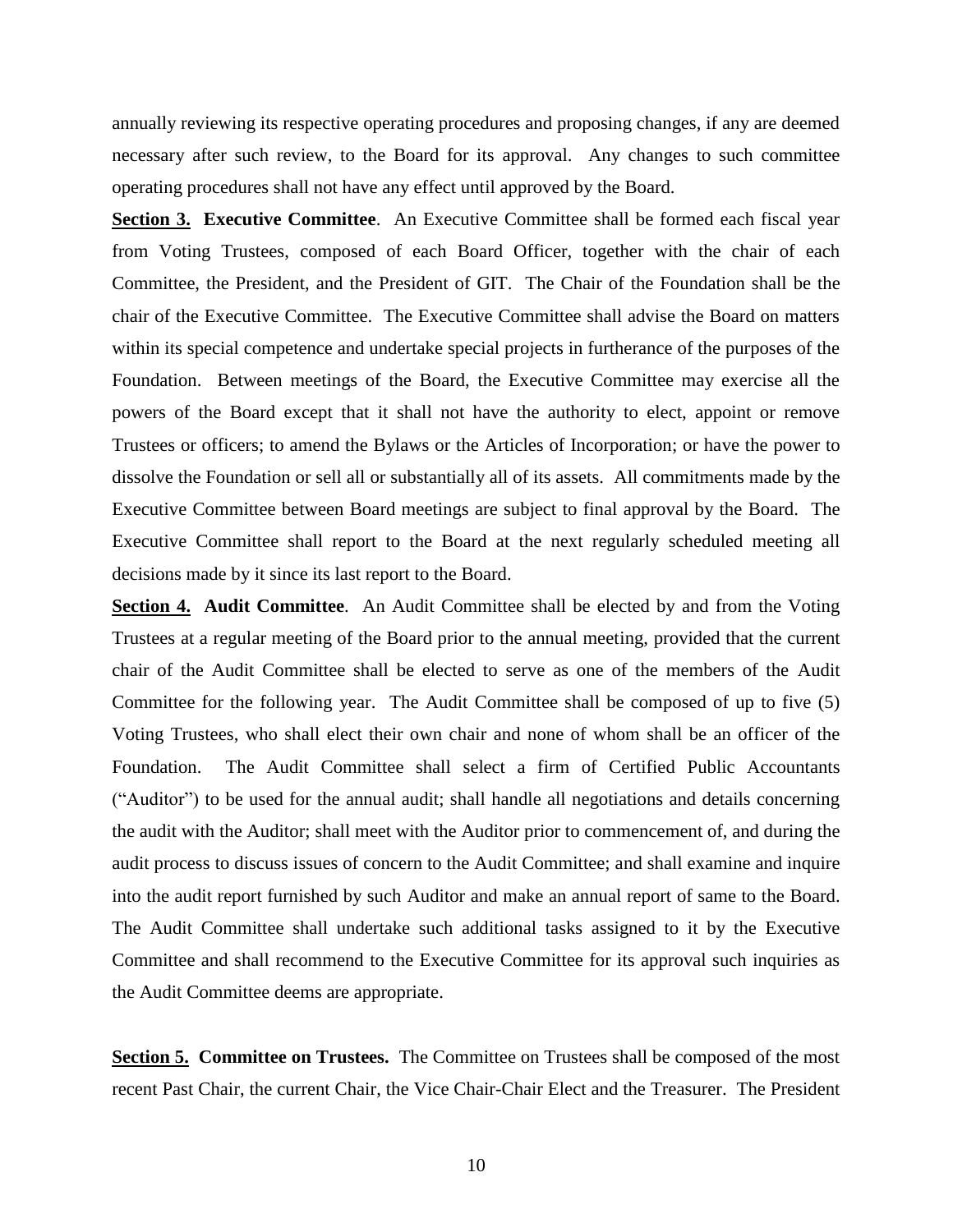of the Foundation shall be a non-voting member of the Committee on Trustees. The Past Chair and the President shall serve as chair and secretary, respectively, of the Committee on Trustees. The Committee on Trustees shall make all nominations for Elected Trustees and Trustees Emeriti and for officers of the Foundation; however, nominations may also be made from the floor by any voting Trustee, provided that recommendations for such nominations were received by the Committee on Trustees no later than thirty (30) days prior to the Board meeting at which elections are scheduled to be held. The Committee on Trustees is charged with developing orientation programs for trustees, evaluating trustee performance and cultivating future volunteer leaders for GIT.

**Section 6. Compensation Committee.** The Compensation Committee shall be composed of the most recent Past Chair, the current Chair, the Vice Chair-Chair Elect and the Treasurer. The current Chair shall be the chair of the Compensation Committee. The Compensation Committee is charged with reviewing and approving compensation and benefits provided by the Foundation.

**Section 7. Development Committee**. The Development Committee is charged with the responsibility of working with GIT, the Office of Development and other fund-raising entities, including the Athletic Association, Alumni Association, the various schools and colleges, and President's office, to develop and coordinate fund-raising activities, programs and campaigns, including any funding thereof by the Foundation.

**Section 8. Finance Committee**. The Finance Committee is charged with reviewing and making recommendations to the Executive Committee for allocations from the endowment funds of the Foundation, and with preparing and submitting for review and approval by the Executive Committee a budget covering all disbursements from unrestricted funds for the coming year. Such budget shall be submitted annually for review and final approval by the Board no later than the first regular meeting of the Board following July 1. This committee is charged with the responsibility of reviewing all expenditures from unrestricted and restricted funds and reporting to the Executive Committee and the Board. The Finance Committee is also charged with recommending financial policies to the Executive Committee, including but not limited to spending and debt policies.

**Section 9. Governance Committee**. The chair of the Governance Committee shall be the Vice Chair-Chair Elect. This committee is charged with the responsibility of reviewing and making recommendations to the Executive Committee regarding governance with particular emphasis on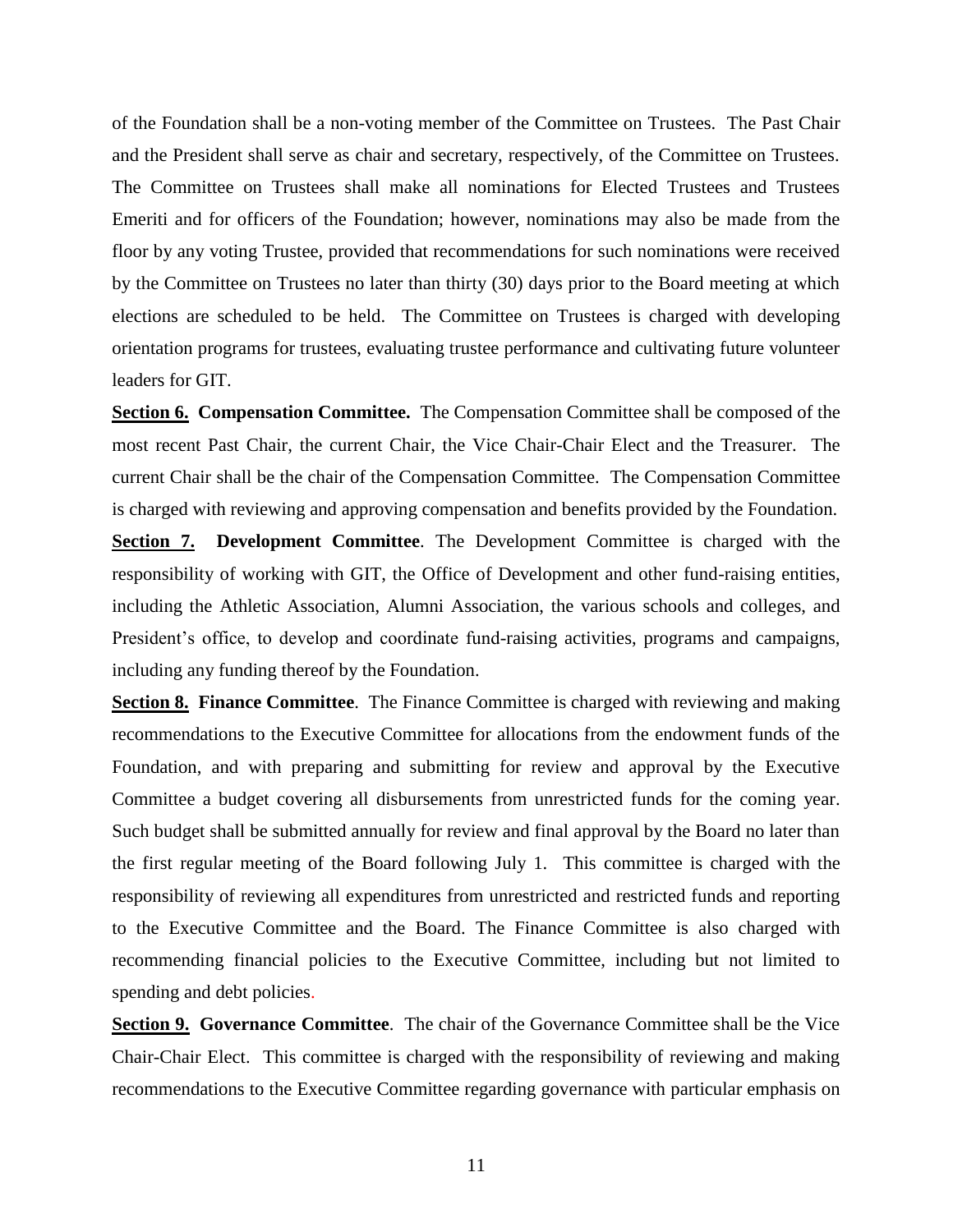accountability and transparency, including the conflict of interest policy. The Governance Committee is also charged with ensuring that all committees have adopted operating procedures and that such procedures have been reviewed and approved by the Board.

**Section 10. Investments Committee**. The chair of the Investments Committee shall be appointed by the Chair of the Foundation and shall not be the Treasurer. This committee is charged with the responsibility of overseeing all aspects of the management of the Foundation's investments, including but not limited to asset allocation, the investment of funds and the internal investment operation of the Foundation.

**Section 11. Real Estate Committee**. The Real Estate Committee is charged with overseeing all matters concerning real estate owned or operated by, or being considered for purchase or operation by, the Foundation, and recommending any action relating to such matters that such committee deems advisable.

**Section 12. Receipts and Disbursements Committee**. The Receipts and Disbursements Committee shall be composed of the Vice Chair-Chair Elect, the Treasurer and the chair of the Investments Committee. The Treasurer shall be the chair of the Receipts and Disbursements Committee. This committee is charged with evaluating and making recommendations to the staff of the Foundation on the advisability of accepting or disposing of gifts not normally given to the Foundation in the ordinary course of business or which may create an obligation or liability of the Foundation if accepted.

**Section 13. Stewardship Committee.** The Stewardship Committee is charged with communicating with donors expressing appreciation for their contributions, reporting on the results of their contributions, and providing an opportunity for donors to express their satisfaction or concerns they may have regarding the use of their contributions. The committee shall report results of such communications to the Executive Committee and the Board.

**Section 14. Meetings by Conference Telephone or Similar Equipment.** Any Committee member may participate in a meeting of such Committee by means of conference telephone or similar communications equipment, provided that all persons participating in the meeting can hear and understand each other. Participation in a meeting pursuant to this Section shall constitute presence in person at the meeting.

**Section 15. Ad Hoc Committees**. Ad hoc committees may be appointed from time to time by the Chair from among Trustees and may be dissolved by the Chair or by the Board.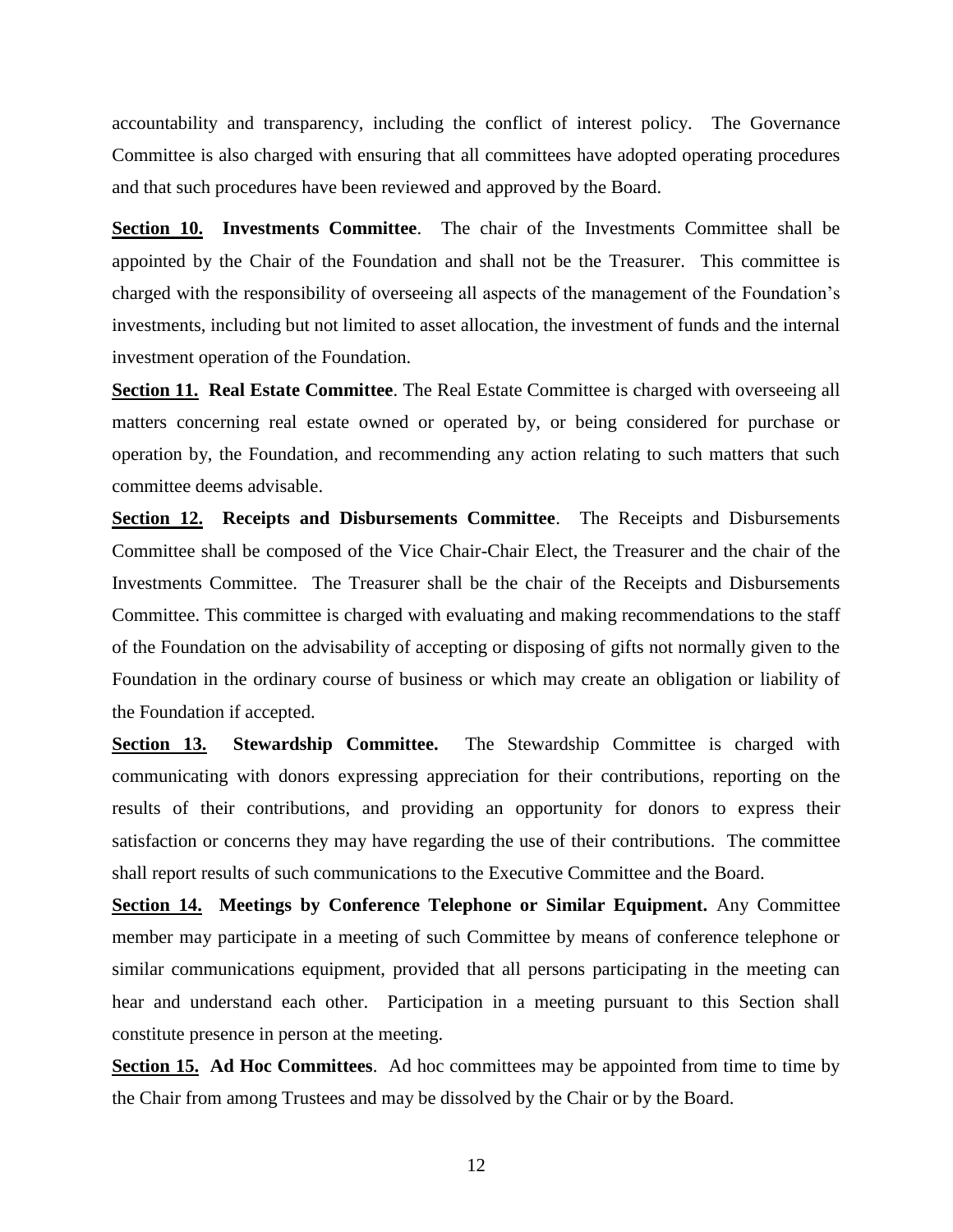**Section 16. Consulting Committee Members.** Consulting committee members, who need not be Trustees, nor have been regular students at GIT, may be appointed, as non-voting members of Committees, from time to time by the Chair.

#### **ARTICLE V**

# **INDEMNIFICATION OF TRUSTEES AND OFFICERS**

**Section 1. Actions Against Trustees and Officers**. The Foundation shall indemnify, to the fullest extent permitted by the Georgia Nonprofit Corporation Code, any individual made a party to a proceeding (as defined for purposes of such Code) because such individual is or was a Trustee or officer, against liability (as defined for purposes of such Code) incurred in the proceeding, if such individual acted in a manner such individual believed in good faith to be in or not opposed to the best interests of the Foundation and, in the case of any criminal proceeding, such individual had no reasonable cause to believe his or her conduct was unlawful.

**Section 2. Advancement of Expenses of Trustees and Officers**. The Foundation shall, in advance of final disposition, pay for or reimburse the reasonable expenses incurred by a Trustee or officer who is a party to a proceeding if:

(a) The Trustee or officer furnishes the Foundation a written affirmation of such Trustee's or officer's good faith belief that he or she has met the standard of conduct set forth in Section 1 above; and

(b) The Trustee or officer furnishes the Foundation a written undertaking, executed personally or on his or her behalf to repay any advances if it is ultimately determined that he or she is not entitled to indemnification. Such written undertaking must be an unlimited general obligation of the Trustee or officer but need not be secured and may be accepted without reference to financial ability to make repayment.

**Section 3. Trustee and Officer Defined**. For purposes of this Article, references to Trustee or officer shall include an individual who, while serving as a Trustee or officer, is or was serving at the request of the Foundation as a director, officer, partner, trustee, employee or agent of another foreign or domestic corporation, partnership, joint venture, trust, employee benefit plan or other enterprise and, unless the context requires otherwise, such references shall include the estate or personal representative of a Trustee or officer.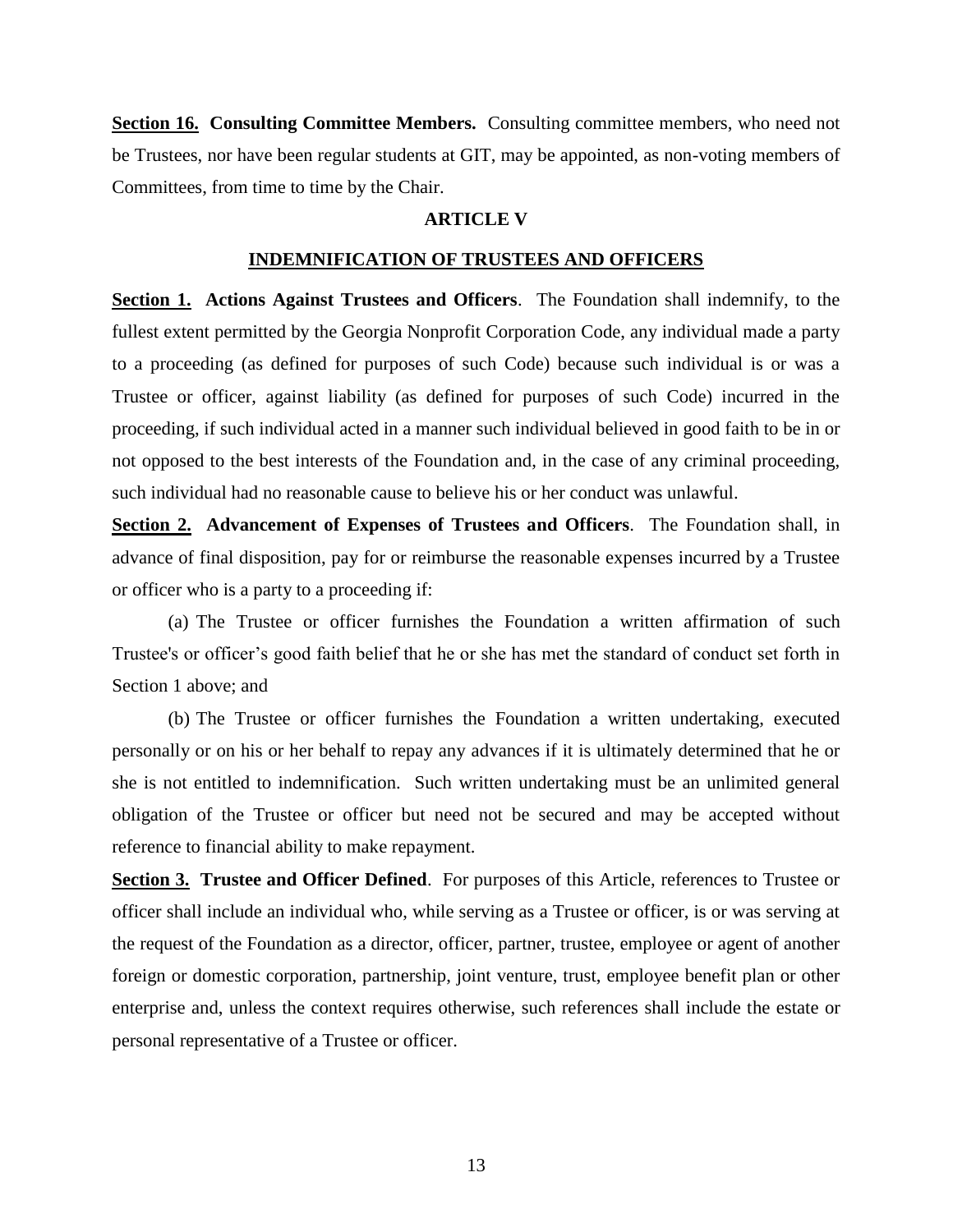# **ARTICLE VI**

# **CONFLICTS OF INTEREST**

The Board shall adopt and its members, the officers and employees of the Foundation shall abide by, policies to protect the interest of the Foundation in transactions or arrangements which might personally benefit any such Board member, officer or employee.

# **ARTICLE VII**

# **ADDITIONAL CORPORATE POWERS**

**Section 1. Power to Acquire and Hold Property**. The Foundation shall have the power to accept, acquire, receive, take and hold, by bequest, devise, grant, gift, purchase, exchange, lease, transfer, judicial order or decree or otherwise, for any of its objects and purposes, any property, real, personal and mixed, of whatever kind, nature or description and wherever situated; to retain all contribution in the original form in which received; to buy, sell, exchange, convey, mortgage, lease, transfer, or otherwise dispose of or deal in, at either public or private sale, all forms of property, real, personal and mixed, in order to carry out the objects and purposes of the Foundation; to borrow money and secure the payment thereof by mortgage, pledge, deed, indenture, or other instrument, or by other lien upon, assignment of or agreement in regard to all or any part of the property, rights or privileges of the Foundation, wherever situated, whether now owned or hereafter to be acquired; to invest and reinvest funds belonging to the Foundation at any time and from time to time in such securities and property, real, personal and mixed, as the Trustees of the Foundation in their sole discretion see fit, regardless of whether such investments be legal investments for trust funds under the State of Georgia or any other State; and in general to exercise such other powers which now or hereafter may be conferred by law upon a not-for-profit corporation organized for the purposes hereinabove set forth, or necessary or incidental to the powers so conferred, or conducive to the attainment of the purposes of the Foundation, subject to such limitations as are or may be prescribed by law. All of the foregoing powers shall be exercisable without order of court or any other authority.

**Section 2. Power to Create Scholarships, Fellowships and/or Endowments.** The Foundation shall have the right to create scholarships, fellowships and/or endowments.

**Section 3. Additional Powers.** The Foundation may do any and all things pertaining to, and which the Trustees may deem in the best interest of GIT.